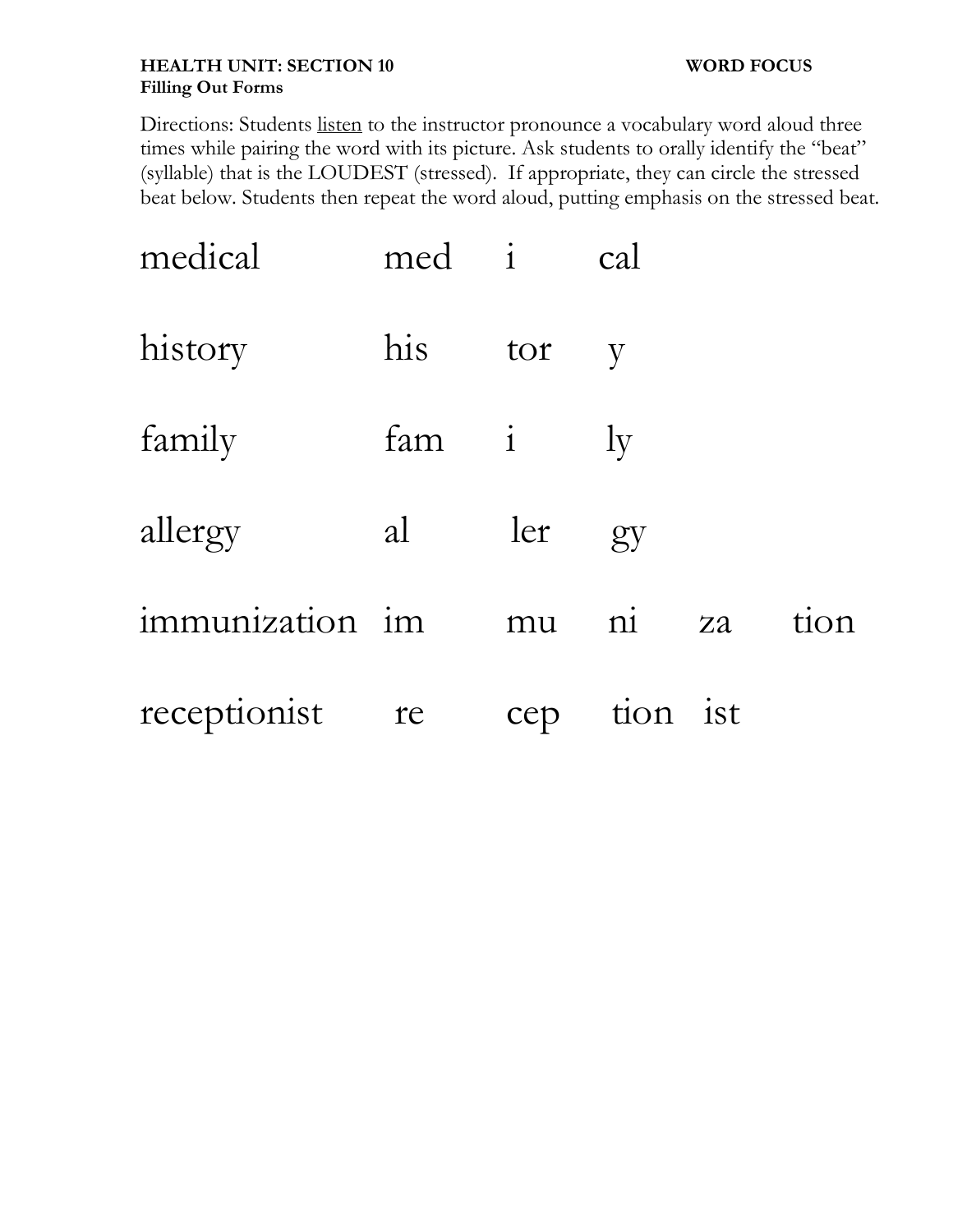Directions: Students <u>listen</u> to the instructor say a sentence aloud in a natural voice and see if they can recognize a vocabulary word/phrase (from the previous list) in the sentence. Do the exercise orally first. Then, if appropriate, ask students to circle the vocabulary word in the printed text below. Students repeat each vocabulary word aloud and point to its picture.

## Everyone in that family is overweight.

Jose's medical history shows that he is at risk for getting diabetes.

My son has an allergy to peanuts.

The elementary school will ask to see each child's immunization records.

You check in with the receptionist in the doctor's office before you can see the doctor.